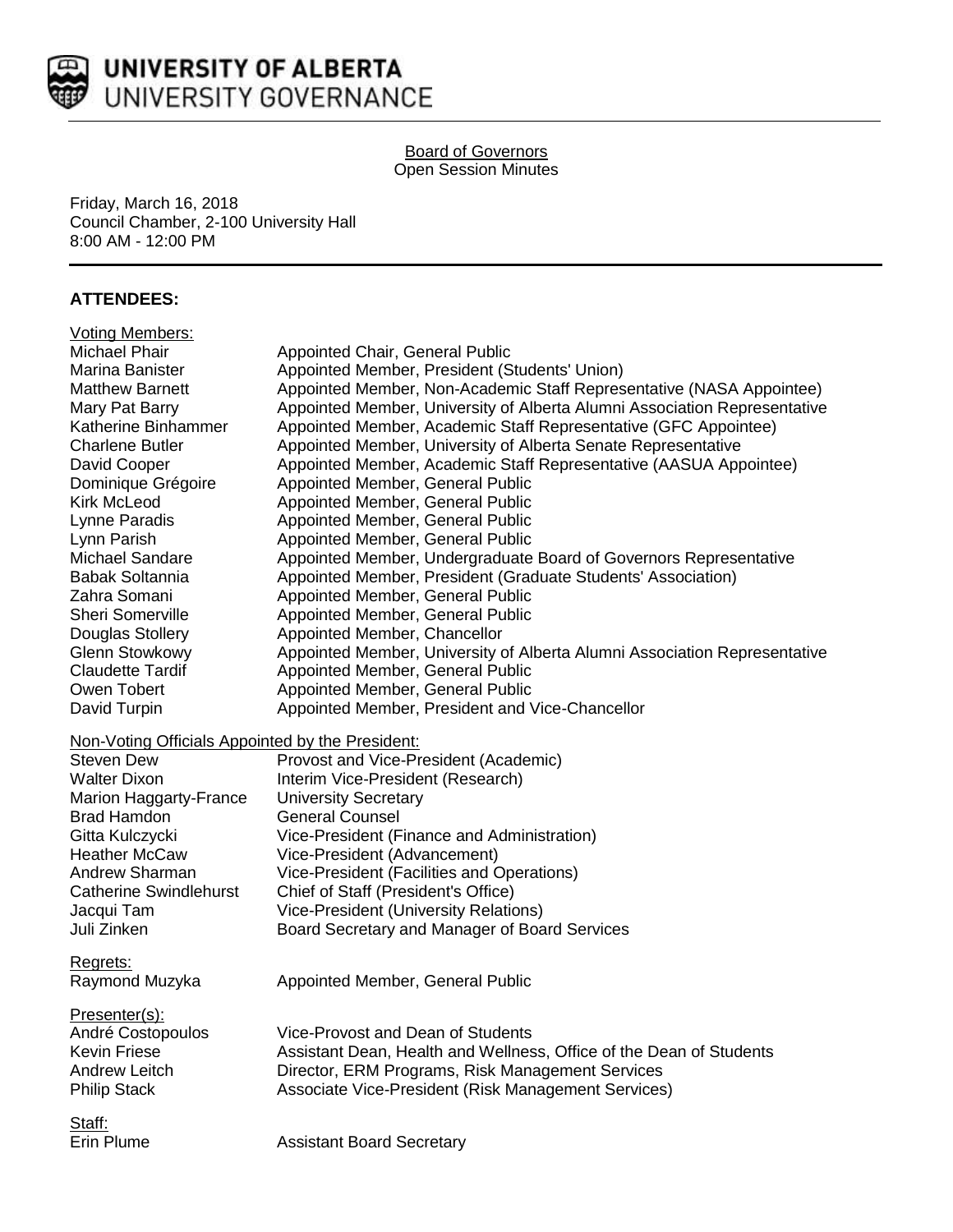## **OPENING SESSION**

1. *Chair's Session*

*Presenter(s)*: Michael Phair

# 1a. Call to Order and Confirmation of Quorum

*Presenter(s)*: Michael Phair

The Board Secretary confirmed that the attendance constituted quorum. The Chair called the meeting to order at  $8:00a \, m$ 

## 1b. *Approval of Open Session Agenda*

Materials before members are contained in the official meeting file.

*Presenter(s)*: Michael Phair

The motion was moved and seconded.

THAT the Board of Governors approve the Open Session agenda as presented.

**CARRIED**

#### 1bi *Review of Consent Agenda*

## *Presenter(s)*: Michael Phair

The Chair invited members to inform him if there were any requests to remove an item from the Open Session Consent Agenda.

#### 1c. Conflict of Interest - Opportunity for Declaration

#### *Presenter(s)*: Michael Phair

The Chair made note of the following:

- The University of Alberta has policy and procedure in place for Conflict of Interest and Conflict of Commitment, and Board members make annual disclosures.
- In addition, Board members must declare any conflict related to the Board Agenda of each meeting and, in the event of such conflict, absent themselves from the discussion and voting on the item.
- The *Post-secondary Learning Act*, Section 16(5) states that: The members of the board must act in the best interests of the university.

The Chair invited members to declare conflicts of interest related to the Open Session Agenda of the meeting. Mr Stowkowy declared a general conflict in that his firm does work for the University of Alberta and Ms Banister noted a conflict in that the Students' Union is a food provider on campus.

Seeing no further declarations, the Chair declared the question asked and answered.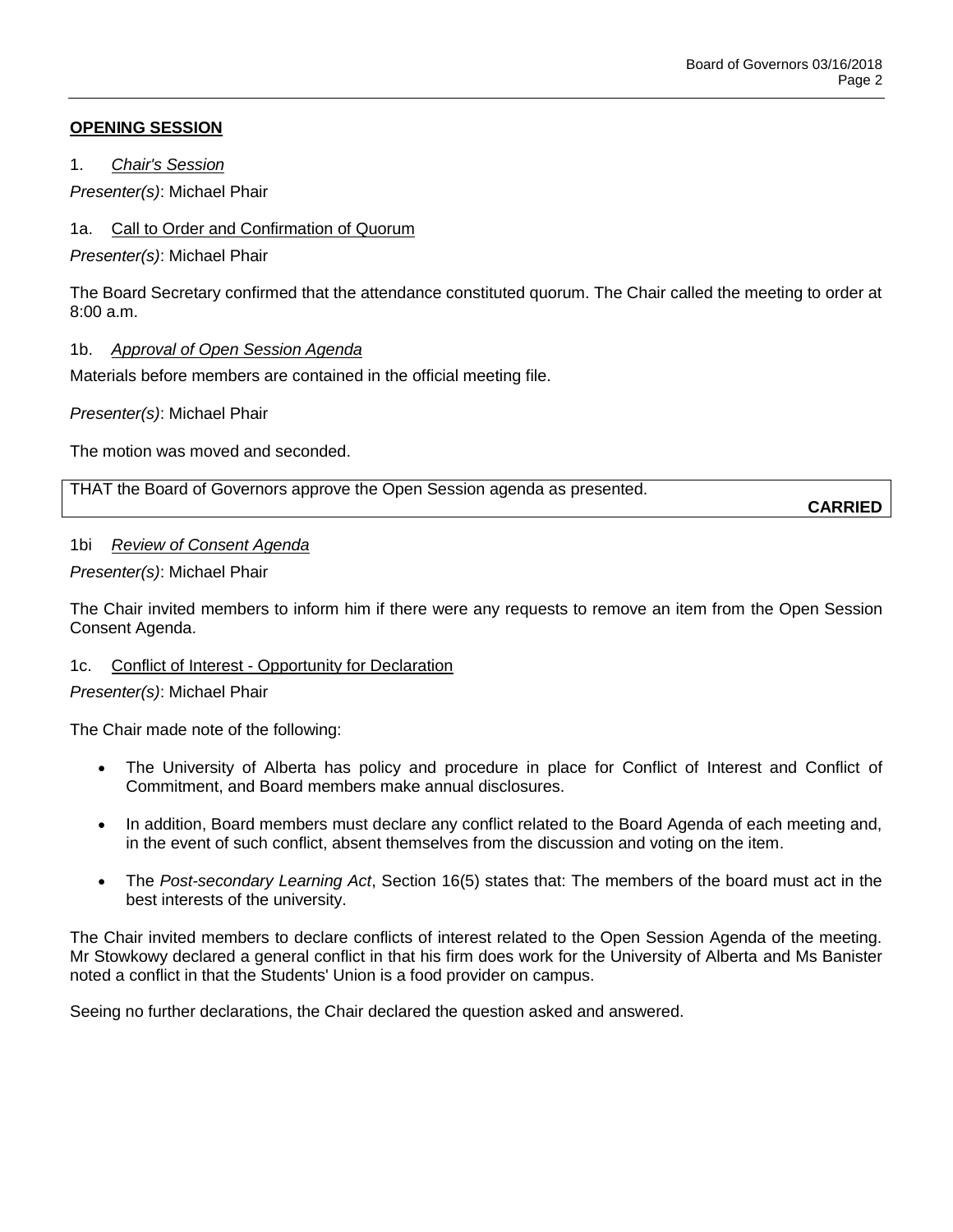#### 1d. Chair's Remarks

#### *Presenter(s)*: Michael Phair

The Chair welcomed members and guests and acknowledged all Indigenous peoples and the traditional lands on which the Board was gathered. He reminded members and guests that photography, video and livestreaming are not permitted at Board of Governors meetings.

He offered a warm welcome to the Honorable Claudette Tardiff and Kirk MacLeod, who were both appointed to the Board on January 30. The new members introduced themselves to the Board, and the Chair then led all members, presenters and guests in a round of introductions.

The Chair informed members that this would be the final Board of Governors' meeting for the student members: Marina Banister, Students' Union President; Mike Sandare, Undergraduate Board of Governors Representative; and Babak Soltannia, Graduate Students' Association President. Members joined the Chair in recognizing Ms Banister, Mr Sandare, and Mr Soltannia for their service and valuable contributions to the Board over the past year. The Chair welcomed the newly-elected student members who were attending the meeting as observers: incoming Students' Union President Reed Larsen; incoming Graduate Students' Association President Sasha van der Klein; and incoming Undergraduate Board of Governors Representative Levi Flaman; all appointed to the Board effective May 1, pending ministerial orders.

The Chair congratulated Ray Muzyka for being named a 2018 inductee into the Junior Achievement Alberta Business Hall of Fame, and Charlene Butler for being recently named to the PhaseNyne Diversity 50 cohort of diverse candidates to impact Canada's corporate boards and improve global competiveness. Members joined the Chair in recognizing Dr Muzyka and Ms Butler on these recent accomplishments.

He then drew members' attention to the book in front of them: Dr Peter MacKinnon's *University Commons Divided: Exploring Debate and Dissent on Campus*, a continuation of the themes explored at the January 26 Board/General Faculties Council/Senate summit.

He reminded members of the upcoming Governors Emeritus Members (GEM) luncheon and tunnel tour on April 13, and also noted that there was still time to complete the Board Evaluation survey, thanking the members who had already completed it.

The Chair recognized the recent achievements brought about by advocacy surrounding the report of Canada's Fundamental Science Review (commonly known as the Naylor Report).

At the request of the Chair, the Chancellor provided an update on the forthcoming *Chancellor's Forum: Pride or Prejudice?*, a celebration of the University of Alberta's contributions to the landmark Supreme Court case that advanced LGBTQ rights. The President reminded members that the Chancellor was lead counselor for this important case.

The Chair acknowledged the number of student observers attending the meeting, noting that Board members would carefully consider the motions before them.

#### 2. *Report of the President*

Materials before members are contained in the official meeting file.

#### *Presenter(s)*: David Turpin

#### *Discussion*:

The President provided a written report on his activities since December 15, 2017, including updates on the five strategic goals of *For the Public Good*: build; experience; excel; engage; and sustain. In addition to his written report, Dr Turpin provided verbal remarks on: the federal government's announcement of research funding in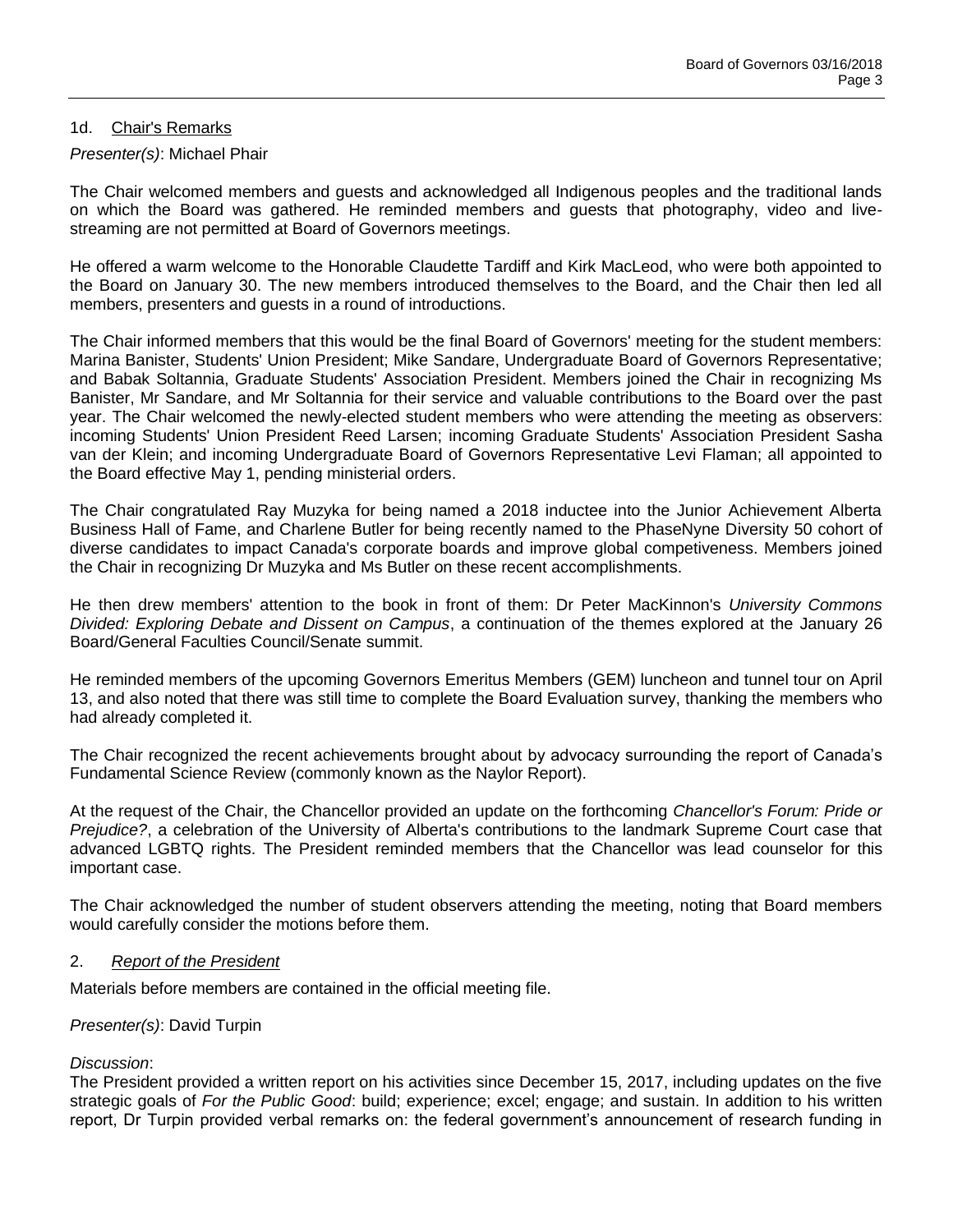line with recommendations from the report of Canada's Fundamental Science Review (commonly known as the Naylor Report); the impending announcement of the provincial government's budget, and potential implications for the university; the recent discussions with government regarding funding for Peter Lougheed Hall, and the search for the next principal of the Peter Lougheed Leadership College. At the President's request, Vice-President (University Relations) Jacqui Tam briefed the Board on recent media attention of a now-removed website for a fake university that used information from the University of Alberta's website with the apparent intention of legitimizing a predatory journal enterprise.

The President responded to a question from a committee member regarding a communication strategy around the university's recent positive QS (Quacquarelli Symonds Limited) World University Rankings.

# 2a. Board of Governors / GFC / Senate Summit Debrief

## *Presenter(s)*: David Turpin

#### *Discussion:*

The President noted that the feedback from the joint Board/General Faculties Council/Senate summit was positive and asked board members to share comments with him as plans are underway to make this an annual event.

## 2b. University of Alberta Cannabis Consultation and Policy Direction

Materials before members are contained in the official meeting file.

*Presenter(s)*: André Costopoulos; Andrew Leitch; Kevin Friese; Philip Stack

*Purpose of the Proposal*: To update the Board on current activities of university administration to prepare for the legalization of cannabis, which is expected to happen in the summer of 2018.

#### *Discussion*:

Mr Stack and Mr Leitch provided a brief overview of the progress to date of the Cannabis Working Group and the consultation the group has undertaken, and solicited feedback from board members on potential policies, occupational health considerations, and revenue generating opportunities.

Mr Stack and Mr Friese responded to questions from board members regarding: whether the working group had solicited input from Canada's Task Force on Cannabis Legalization and Regulation; whether the working group was considering all methods of ingesting cannabis; why students were not included on the working group and whether there would be future opportunities for student input, and whether the working group had undertaken a review of American states where cannabis has been legalized.

#### 2c. Bill 27 – Conflicts of Interest Amendment Act

Board of Governors' Code of Conduct (no documents)

Materials before members are contained in the official meeting file.

#### *Presenter(s)*: Brad Hamdon; Marion Haggarty-France

*Purpose of the Proposal*: To update the Board of Governors on the University of Alberta's approach and actions to comply with Bill 27: Conflicts of Interest Amendment Act.

#### *Discussion*:

Mr Hamdon briefed the board on the University of Alberta's actions to comply with *Bill 27: Conflicts of Interest Amendment Act*, noting two significant changes that apply to the university: a stand-alone code of conduct for the Board of Governors and all employees, currently in development and due to the government of Alberta for feedback on April 30; and the annual disclosure of financial information by senior officials.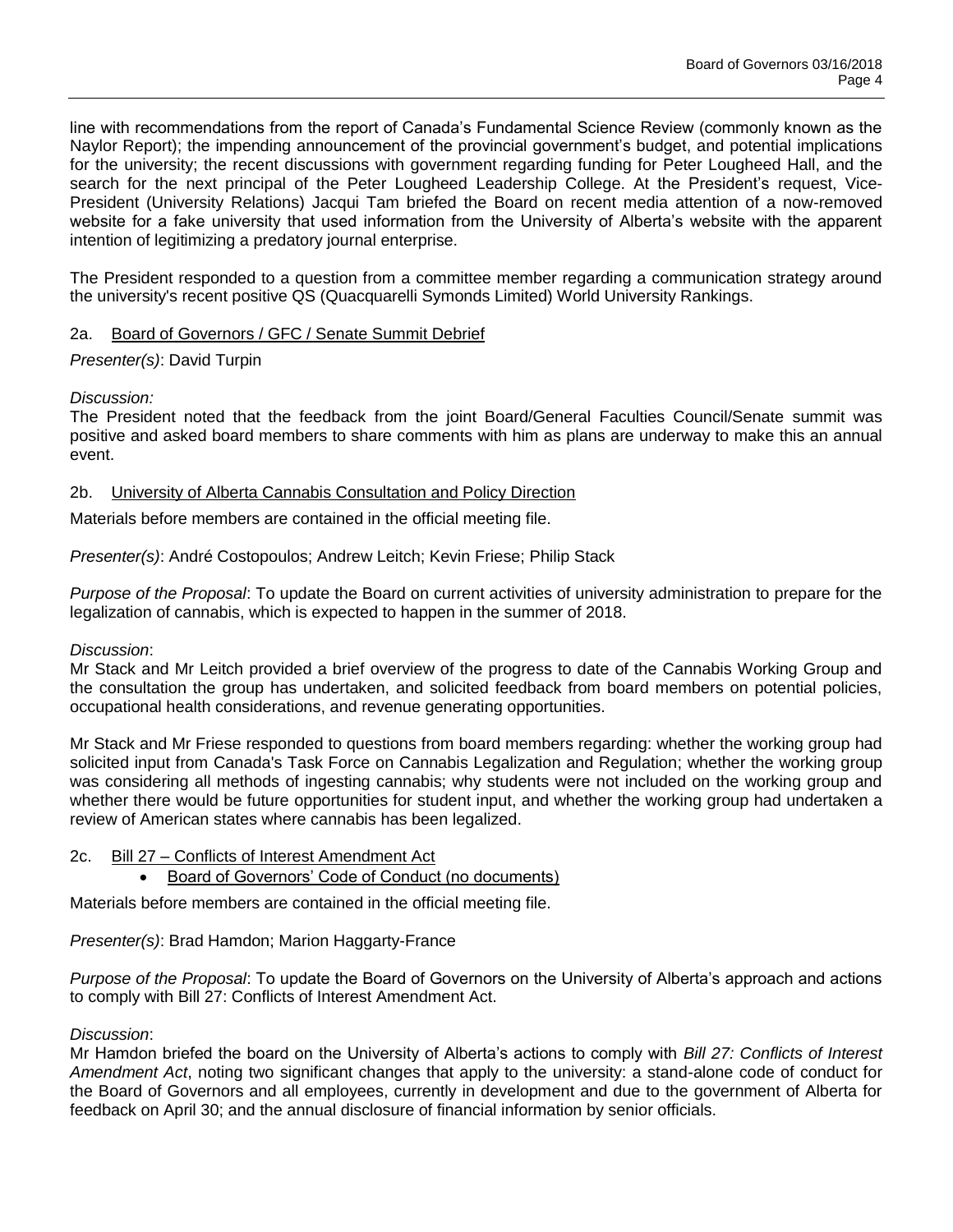# **CONSENT AGENDA**

# 3. *Approval of the Consent Agenda*

Materials before members are contained in the official meeting file.

*Presenter(s)*: Michael Phair

## *Action Items*

- 3a. Approval of the Open Session Minutes of December 15, 2017
- 3b. *Report of the Finance and Property Committee*
- 3bi. Mandatory Student Instructional Support Fees
- 3c. *Report of the Board Chair*
- 3ci. Committee Appointments *Information Reports*
- 3d. Report of the Audit Committee
- 3e. Report of the Finance and Property Committee
- 3f. Report of the Human Resources and Compensation Committee
- 3g. Report of the Investment Committee
- 3h. Report of the Learning and Discovery Committee
- 3i. Report of the Safety, Health and Environment Committee
- 3j. Report of the University Relations Committee *Regular Reports*
- 3k. Chancellor's Report
- 3l. Alumni Association
- 3m. Students' Union
- 3n. Graduate Students' Association
- 3o. Association of Academic Staff
- 3p. Non-Academic Staff Association
- 3q. General Faculties Council
- 3r. Board Chair and Board Members Activity Report

The motion was moved and seconded.

THAT the Board of Governors approve the Open Session Consent Agenda, as presented.

**CARRIED**

# **ACTION ITEMS**

4. *Report of the Finance and Property Committee*

*Presenter(s)*: Owen Tobert

4a. Presentation on the University of Alberta's Budget and Capital Plan

Materials before members are contained in the official meeting file.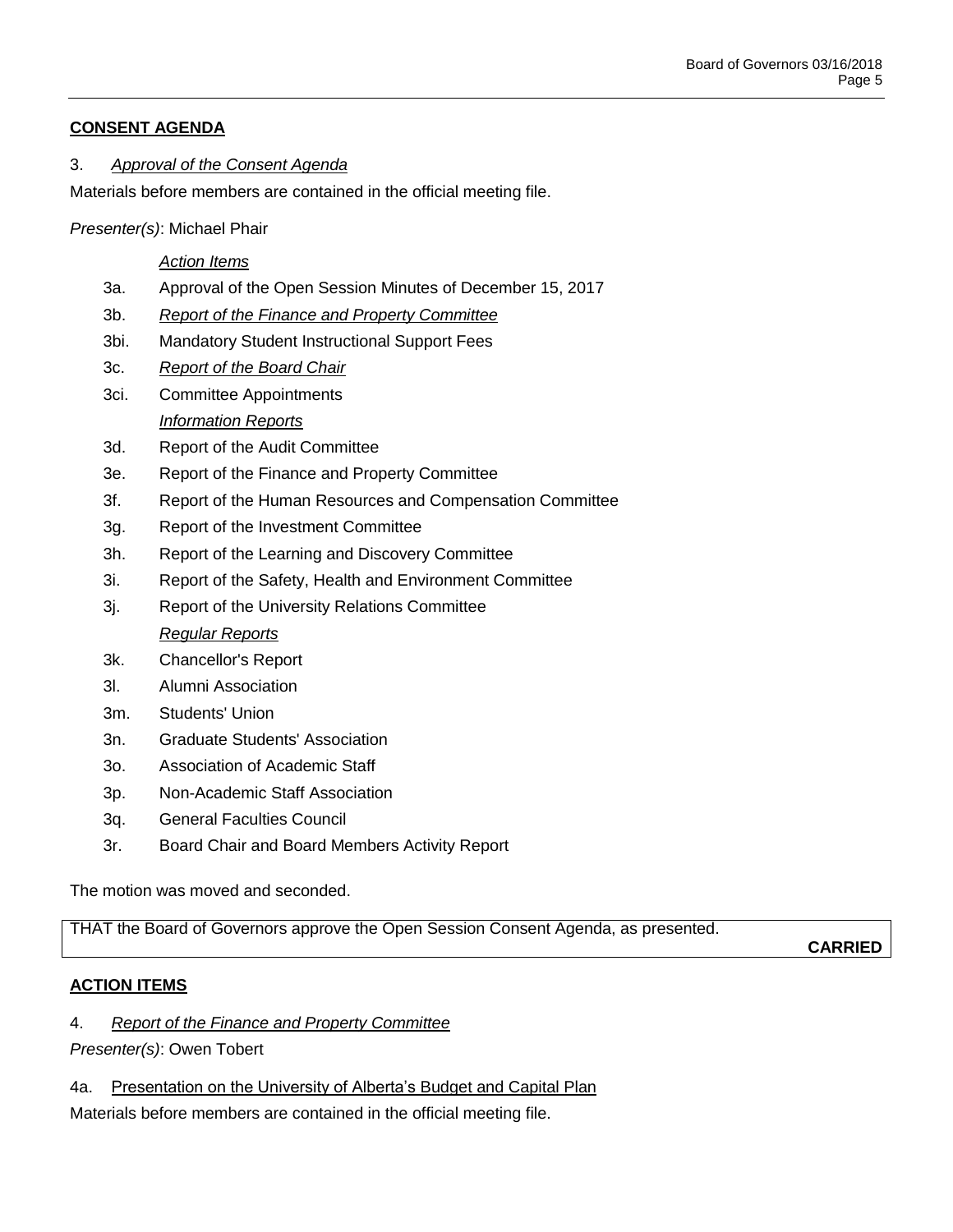#### *Presenter(s)*: Steven Dew; Gitta Kulczycki; Andrew Sharman

*Purpose of the Proposal*: To provide Members with the rationale for proposed increases, as well as an overview of the assumptions and main components of the proposed budget.

#### *Discussion*:

Mr Tobert introduced the items, noting that the Board Finance and Property Committee recommended each of them after devoting the necessary amount of consideration and that the board is obligated to consider motions on tuition even when it is frozen.

Dr Turpin provided a brief overview of the motions before the board, noting that they align with the Sustain goal of *For the Public Good*, that the university is facing a substantial structural deficit and a large deferred maintenance bill, and that this is the first step toward ensuring financial sustainability. He reminded members that the university will not displace domestic students with international students, that Canada has one of the lowest rates of international tuition in the world, that the University of Alberta's international tuition is low in relation to other Canadian post-secondary institutions, and that residences are part of ancillary services which need to be self-sustaining.

Dr Dew provided an overview of the university's integrated budget planning process, explaining the process for developing the faculty and unit accountability plans, and the allocation of funds for implementation of *For the Public Good* initiatives, noting that the proposed increases to international tuition, residence rates and meal plan rates are all built into the overall budget. Ms Kulczycki addressed feedback received over the past month, explaining that: the proposed increases were developed based on anticipated cost increases; the university hopes to move toward a decreased reliance on the endowment and build a source for matching funds from government grants; and that increases to benefit costs, typically of four to six percent per year, will be found within faculties and units.

Dr Dew presented the proposal for the international tuition increase, noting the university is restricted from using the Campus Alberta grant for international student costs, that increases are necessary to avoid undermining the university's programs, and that, even with the proposed increase, the university's international tuition will remain below national peers. He explained that throughout the consultation process, students noted their concern about financial difficulties, and that the university has financial supports available to those that need them.

Ms Kulczycki presented the residence and dining services proposals, reviewing guiding principles and budget assumptions for each. She then presented the 2018-19 consolidated budget, noting that the university is required to prepare a balanced budget. She gave an overview of the operating budget by revenue source and expense type, and explained budget restrictions, operating fund cost pressures, and proposed budget cuts over the next three years.

Dr Dew responded to questions from board members regarding: the process for calculating international tuition increases, especially given the uncertainty around salary costs; the university's plans to remain competitive with institutions that have frozen tuition; whether an analysis of how budget reductions will affect faculties and units has been undertaken, and whether there are supports available for faculties that cannot sustain the reductions; plans to increase financial support for current students; whether there are plans to reduce expenses; and why the university is proposing 3.14 percent rather than an increase based on Consumer Price Index (CPI).

Lisa Collins, Vice-Provost and University Registrar, and Amy Dambrowitz, Assistant Dean (Administration), Faculty of Graduate Studies and Research, responded to questions from a board member regarding: the amount of funding available in international student bursaries; the percentage of that funding that is accessed each year; the proportion of international students who receive awards; the proportion of international students with no financial support at all; and what other supports are available to these students.

Mr Sharman responded to questions from a board member regarding: the anticipated amount of time for ancillary services to move out of a deficit situation; whether the anytime dining model was currently in effect, and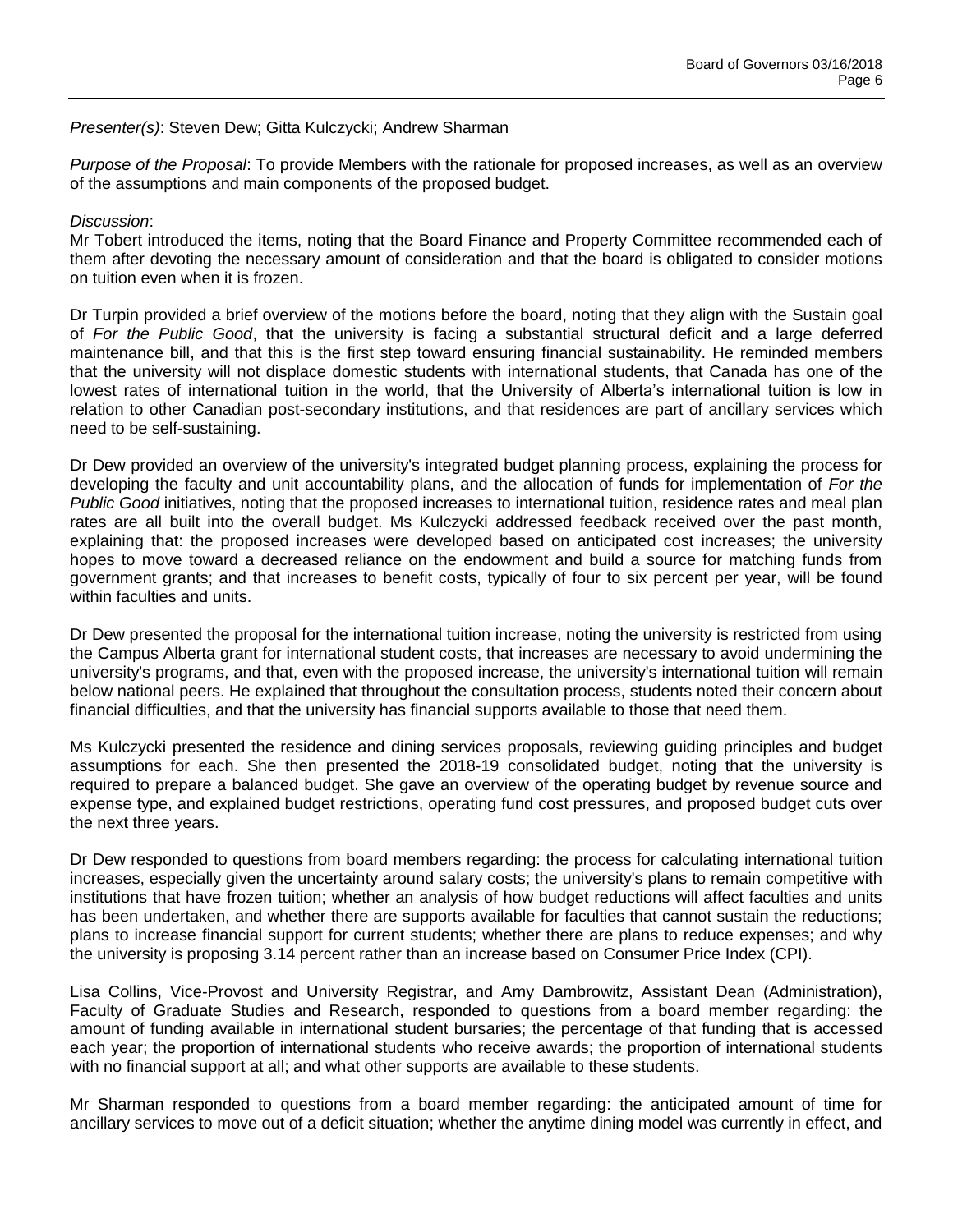if so, what type of feedback had been garnered from students; and clarification on the percentage of meal plan rate increases.

Mr Babak Soltannia, Graduate Students' Association (GSA) President, presented the GSA's position on tuition, explaining that while the GSA is not opposed to an increase, they believe it should not be higher than the Consumer Price Index (CPI) and that any increases higher than that should apply only to new students. He provided an overview of the impact of financial changes on students, especially international and graduate students, who also have other financial pressures; the relationship between financial hardship and mental health; the benefits that international students provide to the university; the GSA's desire for predictability and affordability of tuition; and trends at peer institutions regarding international fees.

Mr Robyn Paches, Students' Union (SU) Vice-President Operations and Finance, and Mr Ilya Ushakov, SU Vice-President Student Life, presented the SU's position on affordability, providing an overview of the SU Students' Council Tuition Political Policy, which calls for affordability and predictability; proposed increases to international tuition, residence rates and meal plan rates and the implications for students; Peter Lougheed Hall dining hall access statistics; and results of the SU survey on residence dining services. They informed board members of a protest that had occurred earlier in the week and distributed photos of the protest and postcards from students urging the board to vote against changes to the meal plan.

Drs Turpin and Dew responded to questions from board members regarding: administrations' philosophy on tuition predictability; the possibility of allowing students to pay tuition through an installment plan or applying the tuition increases to new students only; whether tuition increases go directly to student learning; whether unit reductions will decrease internal spending; and the possibility of not increasing international tuition but rather increasing overall student enrolment.

Ms Banister responded to a question from a board member regarding whether she had a different proposal to cover the increase in meal plan costs, and Mr Soltannia responded to a question from a member regarding the difference in cost between a CPI increase and a 3.14 percent increase.

Members discussed the conflicting needs of balancing the budget while considering students' financial situations; the possibility of students working together with administration to develop a proposal that is satisfactory to all; board members' fiduciary responsibilities; and the possibility of a reputational risk to the university by increasing costs.

Mr Sharman responded to questions from a board member regarding: campus locations for anytime dining services; meal services across other post-secondary institutions; whether students are willing to pay more for higher-quality residences; which residences are in the most demand; and plans for increasing the quality of residences.

The President concluded the discussion by noting that, in the future, the board may want to consider higher increases to international tuition in order to create predictability, that ancillaries need to cover their own costs, and that this is the start of a process to balance the university's budget.

#### 4ai. 2018-2019 Tuition Fee Proposal

- University of Alberta 2018-2019 General Tuition Proposal
- Mandatory Non-Instructional Fees (MNIF) Proposal
- University of Alberta 2018-2019 International Tuition Fee Proposal

Materials before members are contained in the official meeting file.

*Purpose of the Proposal*: To approve that the domestic tuition and mandatory non-instructional fees for 2018-19 be set at the amounts directed by the Government of Alberta, as well as to set international tuition fees for the same year.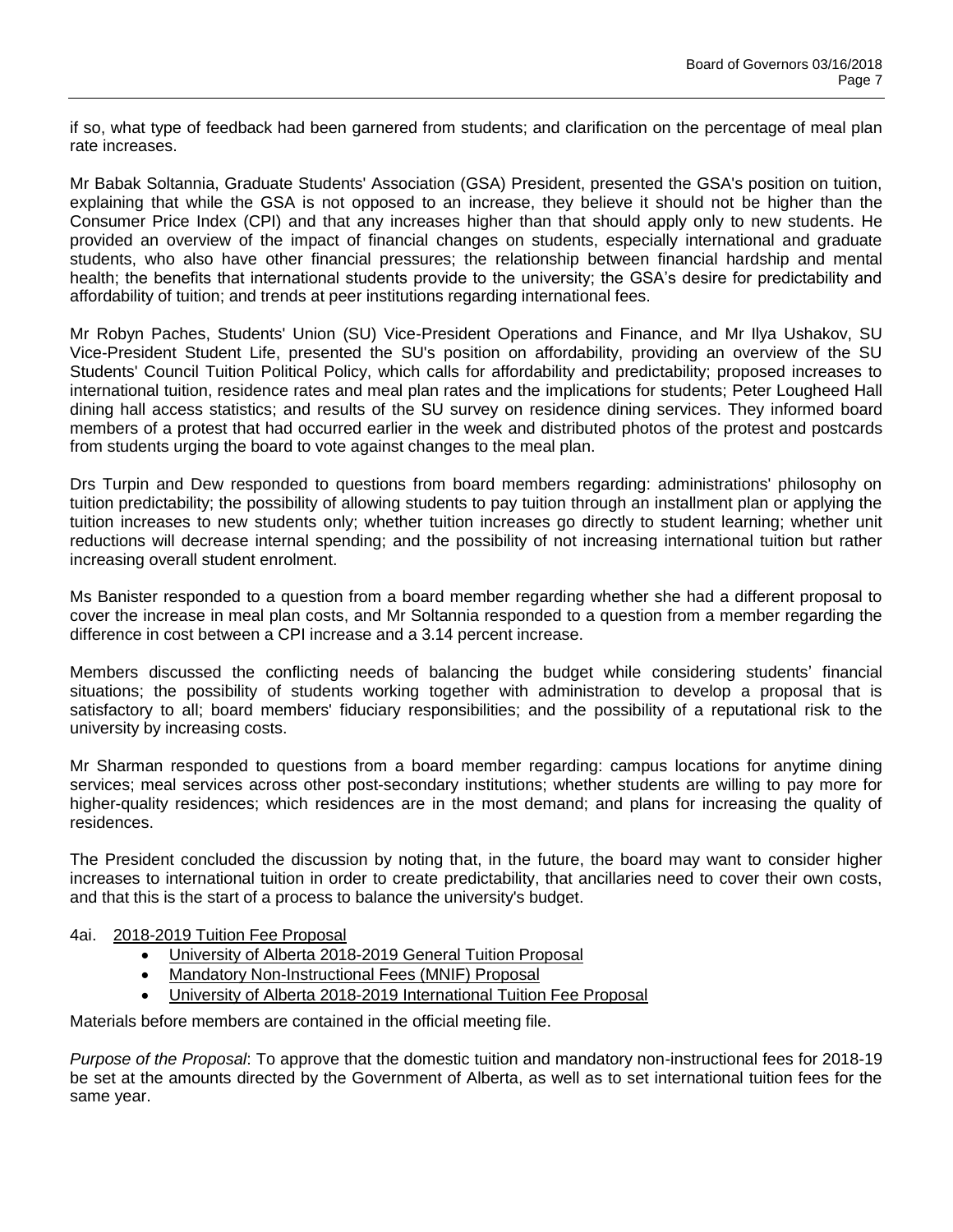The motion was moved and seconded.

**Motion 1:** THAT the Board of Governors, on the recommendation of the Board Finance and Property Committee and General Faculties Council Academic Planning Committee, approve that tuition governed by the tuition fee regulation for 2018-19 be set at the 2014-15 rates, as directed by the Government of Alberta.

**CARRIED**

Mr Soltannia abstained.

**Motion 2:** THAT the Board of Governors, on the recommendation of the Board Finance and Property Committee approve that mandatory non-instructional fees for 2018-19 be set at the 2014-15 rates, as directed by the Government of Alberta.

**CARRIED**

*Discussion*:

Ms Banister, Mr Sandare, and Mr Soltannia formally noted their opposition to the following motion.

The President responded to questions from board members regarding the possibility of waiving increases for current students and possible scenarios if the international tuition motion was defeated.

**Motion 3:** THAT the Board of Governors, on the recommendation of the Board Finance and Property Committee and General Faculties Council Academic Planning Committee, approve an increase of 3.14% to international tuition fees for 2018-19, as illustrated in the table below:

| Undergraduate <sup>a</sup>              | 2017-18 $d$ | 2018-10     | Change <sup>e</sup>  |       |
|-----------------------------------------|-------------|-------------|----------------------|-------|
|                                         |             |             | \$                   | %     |
| Arts and Science                        | \$21,009.60 | \$21,668.40 | \$658.80             | 3.14% |
| <b>Business</b>                         | \$27,636.32 | \$28,503.12 | \$866.80             | 3.14% |
| Engineering                             | \$25,211.52 | \$26,002.08 | \$790.56             | 3.14% |
| Juris Doctor (JD) Program               | \$45,573.48 | \$47,003.48 | \$1,430.00           | 3.14% |
| Pharmacy (BSc (Pharm))                  | \$39,431.68 | \$40,666.88 | \$1,235.20           | 3.13% |
| <b>Economics Course</b>                 | \$2,680.62  | \$2,764.70  | \$84.08              | 3.14% |
|                                         |             |             |                      |       |
| Graduate <sup>a</sup>                   | 2017-18 $d$ | 2018-19     | Change <sup>e</sup>  |       |
|                                         |             |             | $\boldsymbol{\zeta}$ | %     |
| Course Based Master's                   | \$8,181.36  | \$8,437.68  | \$256.32             | 3.13% |
| Thesis 919 <sup>b</sup>                 | \$5,104.84  | \$5,265.08  | \$160.24             | 3.14% |
| Thesis Based Masters /PhD <sup>c</sup>  | \$7,057.80  | \$7,279.32  | \$221.52             | 3.14% |
| Master's in Business Administration     | \$16,017.84 | \$16,519.68 | \$501.84             | 3.13% |
| Integrated Petroleum Geosciences Course | \$2,924.12  | \$3,015.86  | \$91.74              | 3.14% |
|                                         |             |             |                      |       |

**Notes:** 

(a) Values are based on full-time per term and full-time per year unless otherwise stated.

(b) Tuition applies to thesis students who were admitted to the program of study prior to Fall 2011 and are assessed the reduced thesis rate.

cont'd.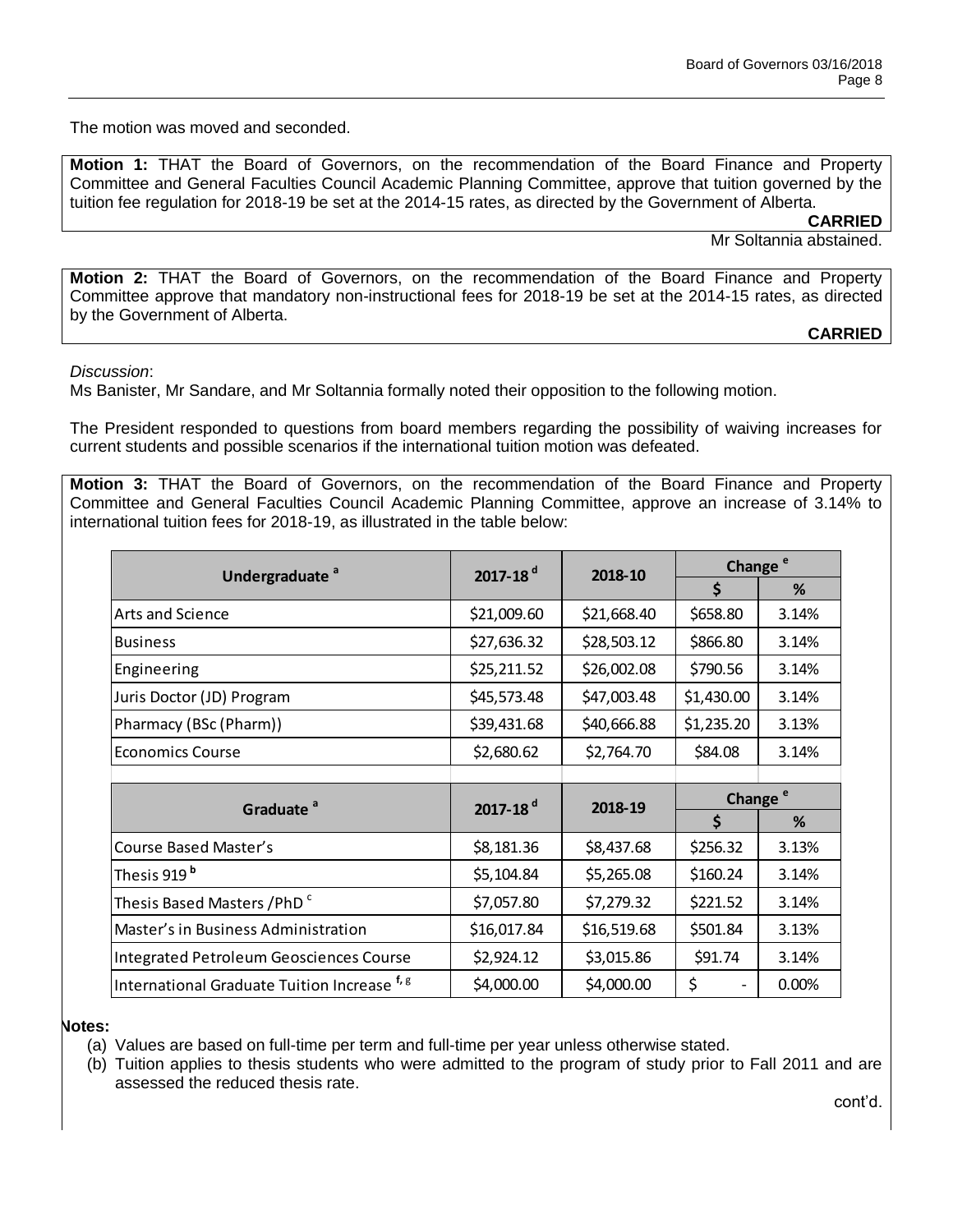- (c) Tuition applies to thesis students who were admitted to the program of study beginning in Fall 2011 or later; this is based on an annual fee assessment (including spring/summer).
- (d) As approved by the Board of Governors, December 16, 2016.
- (e) Figures may be rounded downwards at fee index level for administrative purposes, thus lowering the effective year over year percentage increase below 3.14 percent.
- (f) Per year for full time student, excluding Cost recovery and graduate course based Physical Therapy, Occupational Therapy, and Speech master's programs in Faculty of Rehabilitation Medicine.
- (g) \$4000 will be cost-neutral and offset by an equal amount of financial support.

**CARRIED**

Ms Banister, Ms Barry, Ms Butler, Mr Sandare, Mr Soltannia, and Ms Somerville opposed. Ms Grégoire abstained.

#### 4aii. 2018-2019 Residence Rates

Materials before members are contained in the official meeting file.

*Purpose of the Proposal*: To approve the rates for residences effective May 1, 2018.

*Discussion*:

Ms Banister and Mr Soltannia formally noted their opposition to the motion.

THAT the Board of Governors, on the recommendation of the Board Finance and Property Committee, approve a 4 percent across-the-board increase in residence rates for 2018-19.

**CARRIED**

Ms Banister, Mr Sandare, and Mr Soltannia opposed.

#### 4aiii. 2018-2019 Meal Rates

Materials before members are contained in the official meeting file.

*Purpose of the Proposal*: To approve the rates for meals effective May 1, 2018.

#### *Discussion*:

Ms Banister, Mr Sandare, and Mr Soltannia formally noted their opposition to the motion.

THAT the Board of Governors, on the recommendation of the Board Finance and Property Committee, approve meal rates for 2018-19 as illustrated in the table below.

| <b>Dining Facility</b> | <b>Meal Plan Level</b> | 2017-18 | 2018-19 | % Change |
|------------------------|------------------------|---------|---------|----------|
| Lister Hall            | Level 1 (7 days)       | \$4,782 | \$4,999 | 4.54     |
|                        | Level 2 (5 days)       | \$4,317 | \$4,400 | 1.92     |
|                        | Flex Included          | \$900   | \$300   |          |
| Peter Lougheed Hall    | Level 1                | \$4,650 | \$4,999 | 7.51     |
|                        | Flex Included          | \$400   | \$300   |          |
| Augustana              | 8 months               | \$4,297 | \$4,422 | 2.91     |
|                        | 4 months               | \$2,247 | \$2,312 | 2.89     |

#### **CARRIED**

Ms Banister, Mr MacLeod, Mr Sandare, and Mr Soltannia opposed. Dr Binhammer, Dr Cooper, and Dr Tardiff abstained.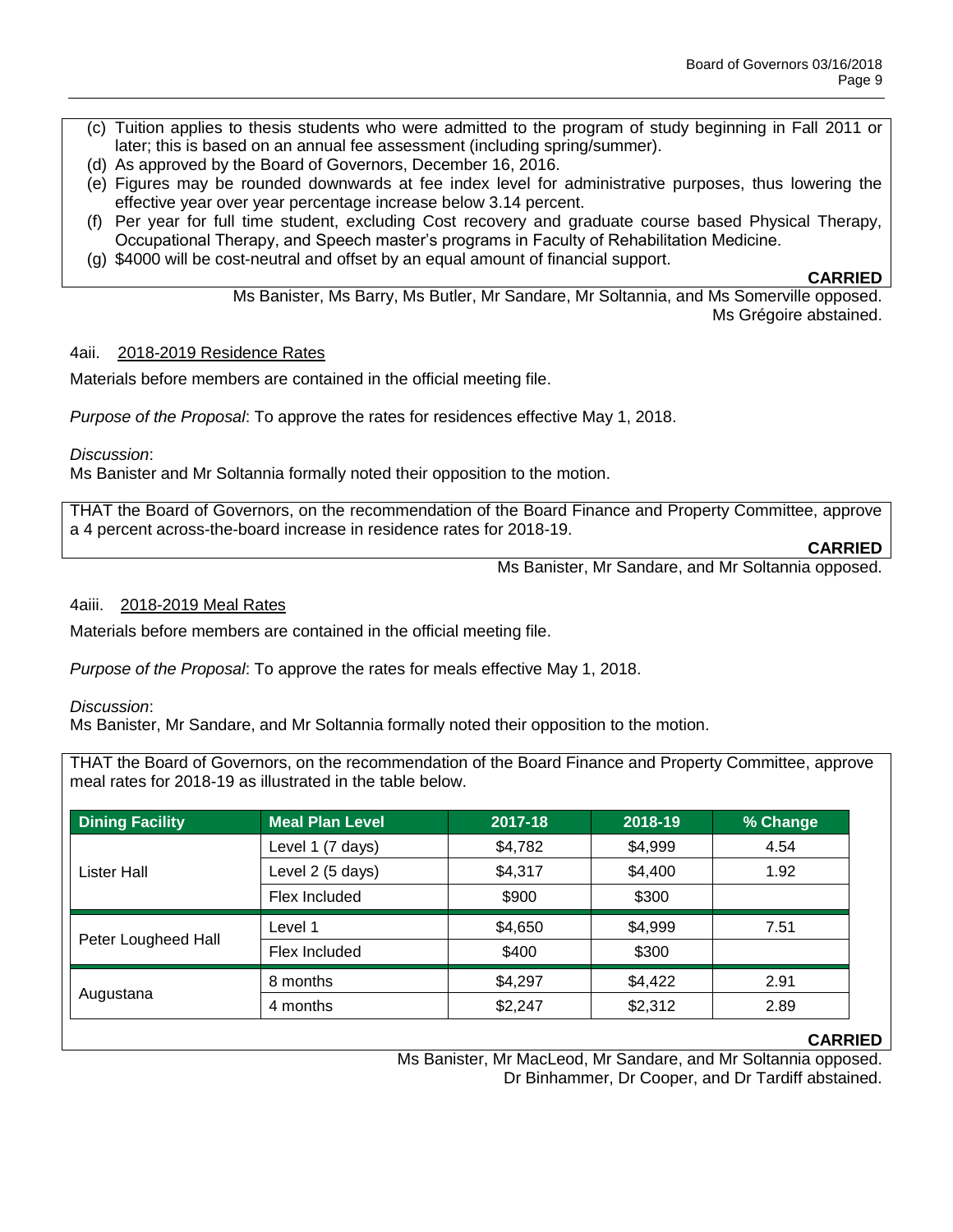#### 4aiv. University of Alberta 2018-2019 Budget and Capital Plan

Materials before members are contained in the official meeting file.

*Purpose of the Proposal*: Under guidelines from Advanced Education, the University of Alberta is preparing the Comprehensive Institutional Plan (CIP) that incorporates the university's enrolment plan, research plan, capital plan, and budgets into one comprehensive document. The format and contents of the CIP are specified by Advanced Education guidelines. This item presents the Budget and Capital Plan components of the CIP for approval. The remainder of the document will be submitted for approval through a subsequent governance cycle.

*Discussion*:

Ms Banister and Mr Soltannia formally noted their opposition to the motion.

Dr Turpin responded to a question from a board member regarding the possibility of distinguishing the fact that the future pension liability does not include the Non-Academic Staff Association (NASA) because their pension plan is fully-funded.

THAT the Board of Governors, on the recommendation of the Board Finance and Property Committee and General Faculties Council Academic Planning Committee, approve the 2018-19 Consolidated Budget as set forth in Attachment 1, and the 2018-2019 Capital Plan as set forth in Attachment 2.

**CARRIED**

Ms Banister, Mr Sandare, and Mr Soltannia opposed.

#### **DISCUSSION ITEMS**

#### 5. *Report of the Board Chair*

*Presenter(s)*: Michael Phair

#### 5a. Board Working Group Update

Materials before members are contained in the official meeting file.

*Presenter(s)*: Michael Phair

*Purpose of the Proposal*: To provide the Board with an update on Board Working Group activities since December 2017 and progress on its established goals.

*Discussion*:

The Board Chair noted that the update from the Board Working Group before members included a compilation of themes that emerged from the discussions at the committees regarding their terms of reference. He asked members to provide comments directly to him by email.

#### 5b. Governance Executive Summary Template

Materials before members are contained in the official meeting file.

*Presenter(s)*: David Turpin; Marion Haggarty-France

*Purpose of the Proposal*: To present for Board discussion the draft 'new' executive summary templates for governance supporting materials.

*Discussion*:

Ms Haggarty-France presented the new Governance Executive Summary templates, noting that the new format was developed based on feedback from the board retreat and various stakeholders and that there are two